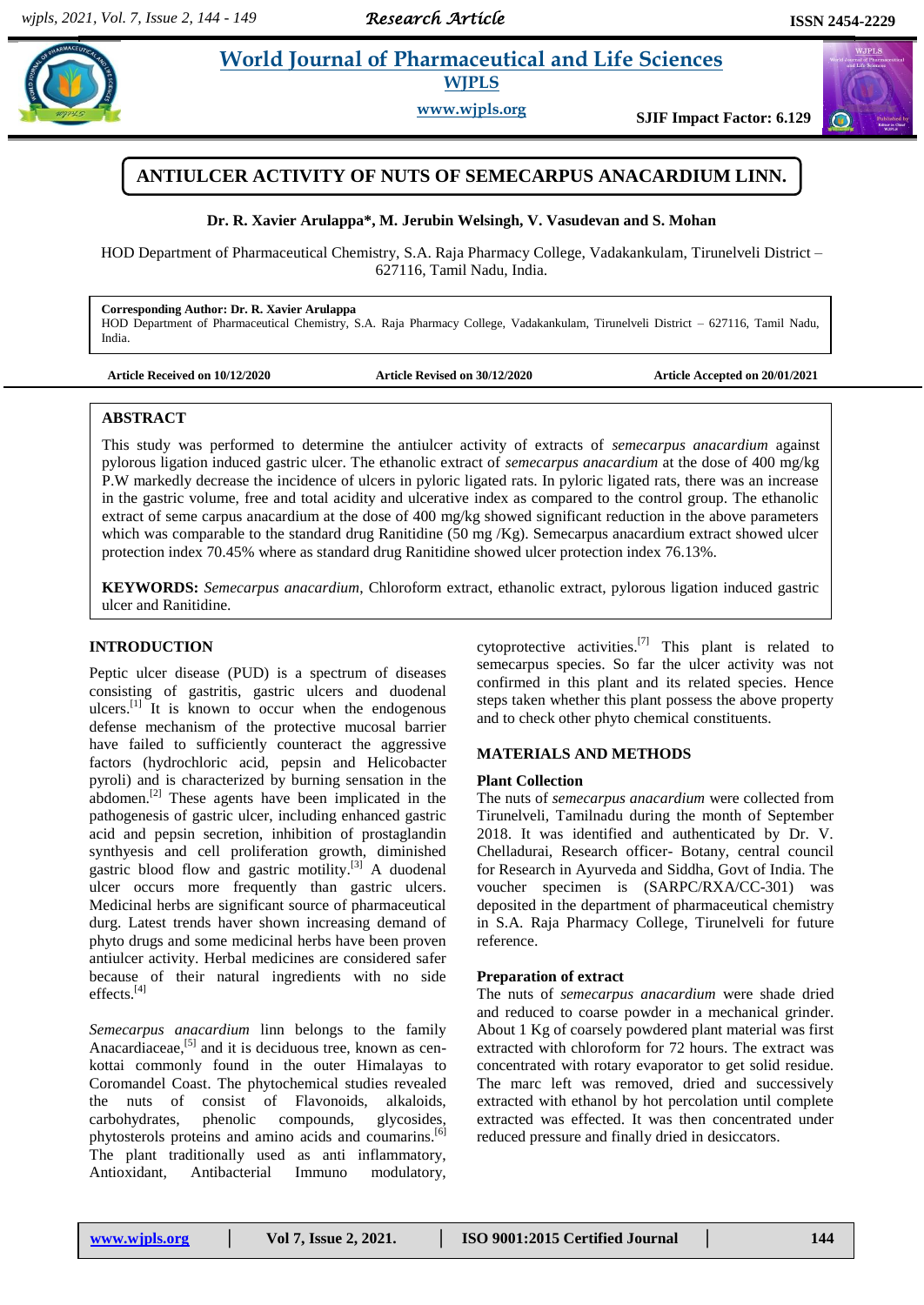### **Animal used**

The Wistar albino rats of either sex weighing between 150gm to 200 gm were used for the study. They were procured from Cape bio lab and Research Centre, Marthandam, Kanyakumari District, Tamilnadu, India. They were maintained on the synthetic pellet feed and clean water ad libitum. Animals were housed in controlled conditions with a temperature of  $25 \pm 2^0c$  and relative humidity  $55\pm10\%$  and  $12/12$  hours light dark cycle environment.<sup>[8]</sup> Animals were kept in cages atleast 5 days before dosing to allow for acclimatization to laboratory condition. The experimental protocol was approved by the Institutional Animal ethical committee (Approved No: SARPC/IAEC/008/18-19) by the IAEC (Reg. No 2009/PO/RE/S/18/CPCSEA) dated on 17.11.2018. All the experiments were performed in the morning according to current guidelines for the care of laboratory animals. OECD test guidelines 425. The standard orogastric cannula was used for oral drug administration.

#### **Acute toxicity studies**

According to Literature survey, doses of *semecarpus* were used from 100-400 mg/kg on this basis, the dose level of *semecarpus anacardium* that were selected for evaluation of antiulcer activity was 200mg/kgand 400 mg/kg dose level were selected for the evaluation of antiulcer activity. [9]

#### **Experimental Design**

The Wistar Albino rats of either sex were divided into six groups of six animals  $(n=6)$  each. The first group was the normal control received 2% gum acacia suspension 1ml/kg while the second group served as standard received Ranitidine (50 mg/kg) in 2% gum acacia suspension. The third group was received with (CESA) at the dose 200 mg/kg. The fourth group was received with (CESA) at the dose 400 mg/kg. The fifth group was received with (EESA) at the dose 200mg/kg. The Sixth group was received with (EESA) at the dose of 400mg/ kg body weight respectively by oral route.

Animals were fasted for 24 hours before the study but had free access to water. After one hour, the animals were anesthetized using anesthetic ether. The abdomen was opened, and the pyloric portion was ligated. The abdominal was closed by sutures.

After 4 hr of ligation, the animals were sacrificed with excess of anesthetic ether. The abdomen was opened and a ligature was placed around the cardiac sphincter. The stomach was removed.<sup>[10]</sup> Gastric volume, pH, free and total acid content of gastric Juices were determined. Mean ulcer score for each animal was expressed as ulcerative index and the percentage ulcer protection was also calculated.

### **Estimation of gastric volume and free and acidity changes in pyloric ligation model Gastric volume**

Four hours of Ligation, stomachs were centrifuged and subjected to titration for estimation of free and total acidity. One mille meter of the supernatant liquid was pipette out and dilute to 10ml with distilled water. The solution was titrated against 0.01 N NaoH using topfer's reagent as indicator. The endpoint is the appearance of orange colour. The volume of NaoH needed was taken as corresponding to free acidity. Then the titration was further continued by adding 1% solution of phenolphthalein till the solution becomes pink colour. The volume of NaoH required was noted and was taken as corresponding to total acidity. The sum of two titrations was total acidity.<sup>[11]</sup> Acidity was expressed as

 $Acidity =$ 

Volume of NaoH x Normality x 100 mEq/L/100gm 0.1

### **Estimation of gastric ulcerative index changes in pyloric ligation model**

Ulcerative index was measured by takagietal method.<sup>[12]</sup> The stomach was opened along with the greater curvature. The stomach was washed with running tap water. Then it was placed on a flat wooden plate to count the ulcerative area. The ulcer index was determined by using the formula.

$$
Uler index = \frac{10}{X}
$$

Where,  $X = Total$  mucosal area/ total ulcerated area. Percentage ulcer protection was calculated using the formula.

Uler protection (
$$
\% = \frac{100 - Ut}{Uc \times 100}
$$
)

**Where** 

 $Ut = Ulcer$  index of treated group.  $Uc = Ulcer$  index of control group.

### **Statistical Analysis**

All the biochemical results were expressed as mean  $\pm$ standard error of mean (SEM) data were analysed by one way ANOVA followed by Dunnett's test.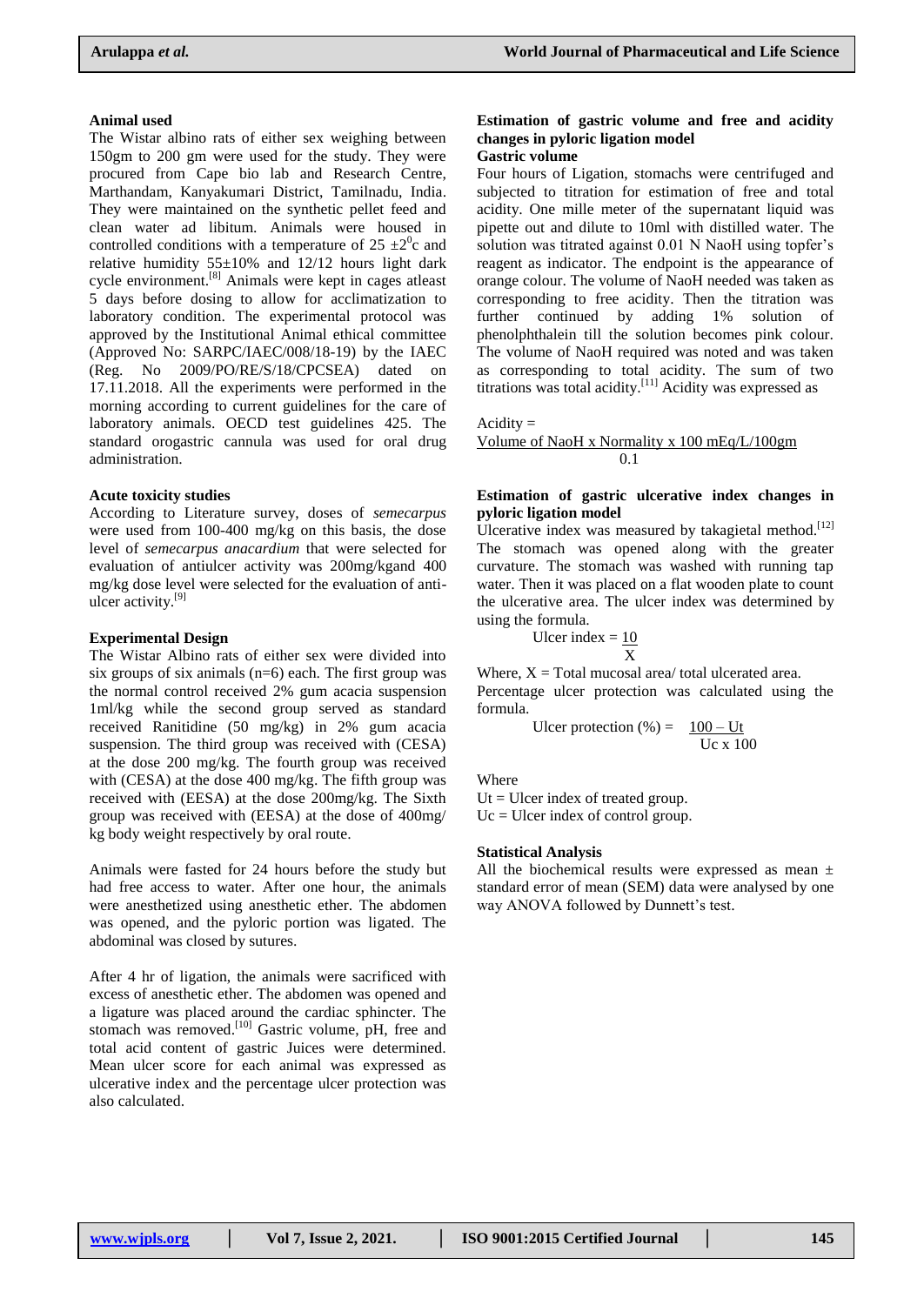# **Control of** *Semecarpus anacardium* **Linn**



## **Standard of** *Semecarpus anacardium* **Linn**



**Chloroform Extract 200 mg/kg of** *Semecarpus anacardium* **Linn**

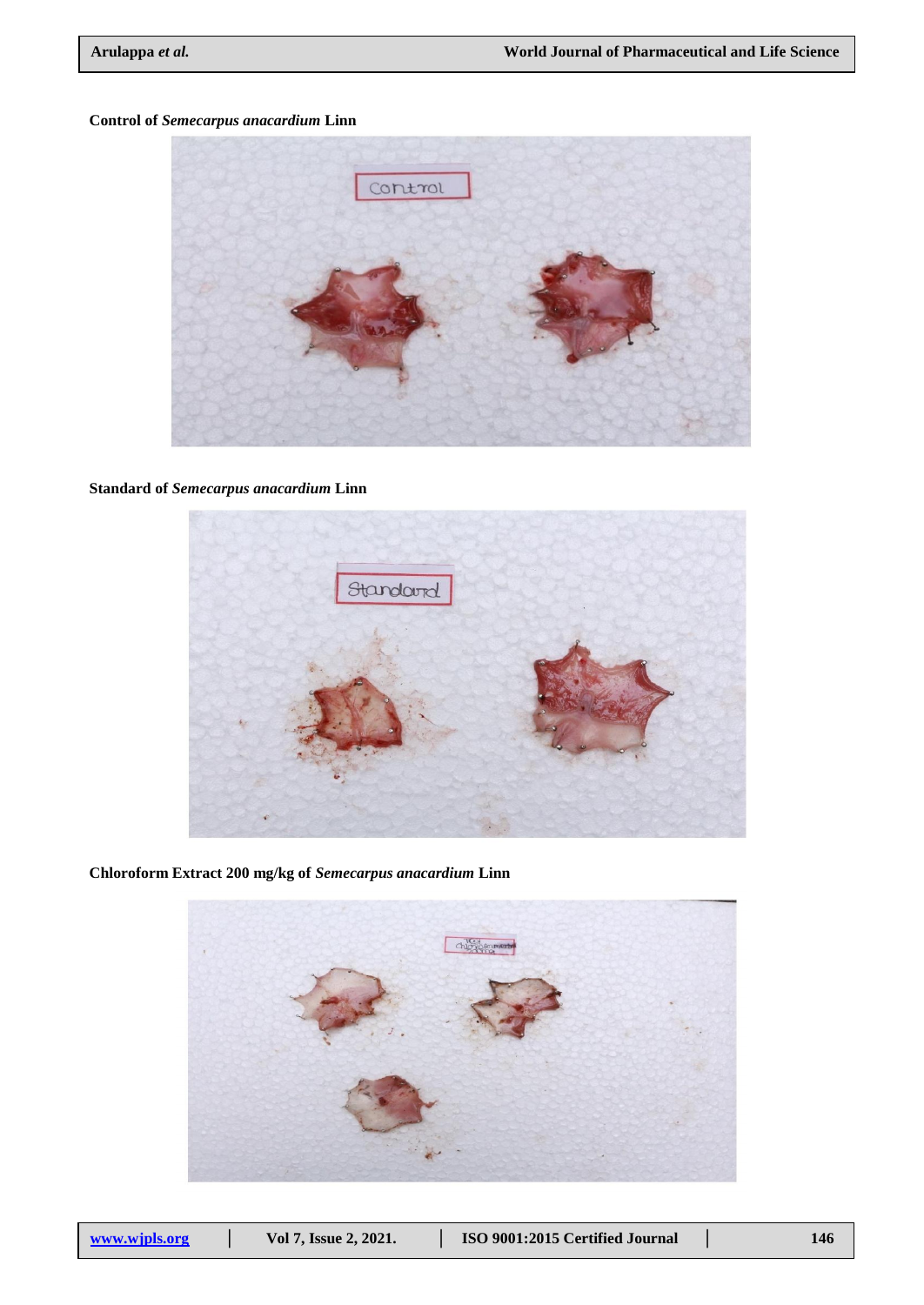

## **Chloroform Extract 400 mg/kg of** *Semecarpus anacardium* **Linn**

**Ethanol Extract 200 mg/kg of** *Semecarpus anacardium* **Linn**



**Ethanol Extract 400 mg/kg of** *Semecarpus anacardium* **Linn**

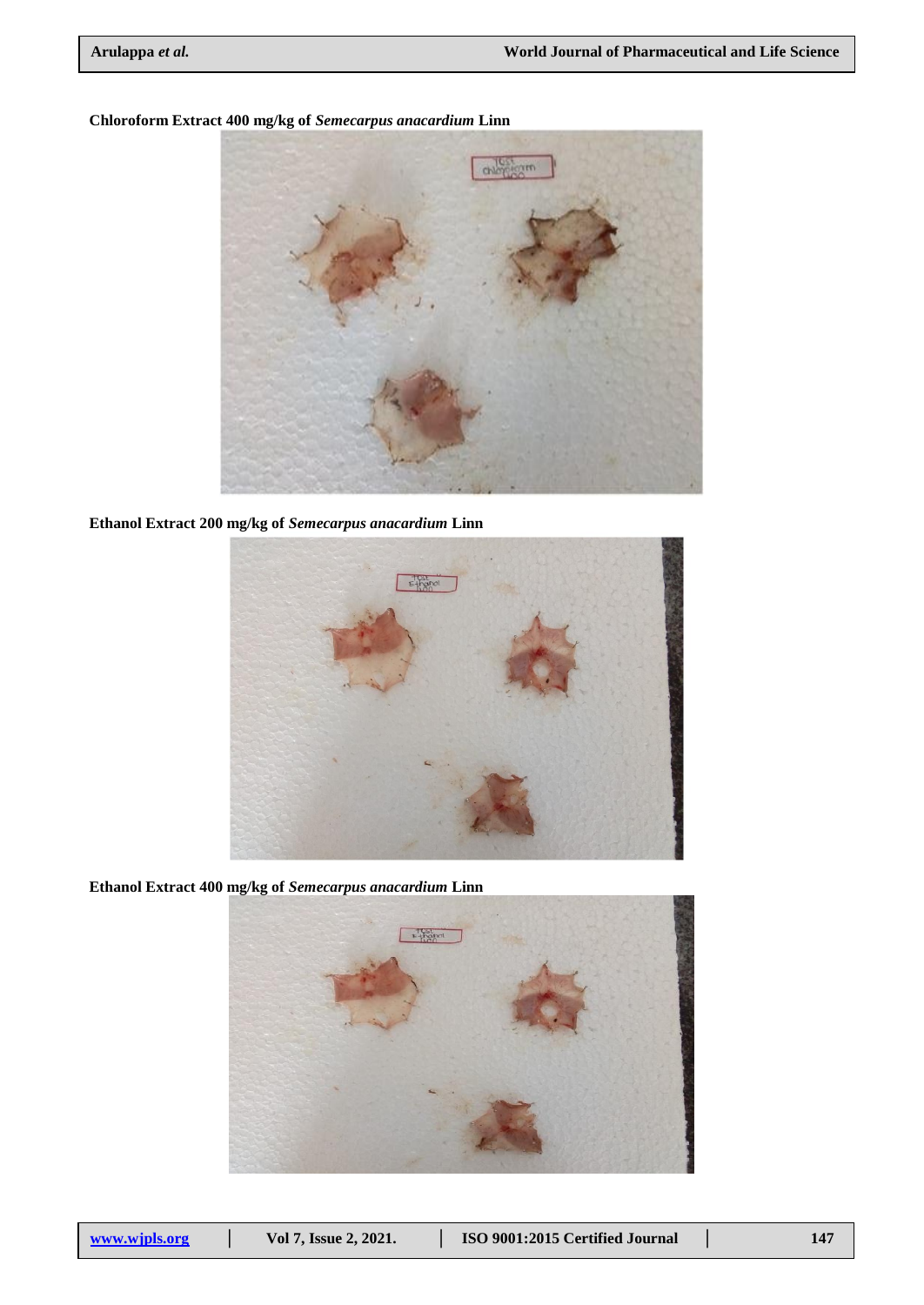|                                                            | Volume of             | pH of           | Free                                                  | Total                                              | Ulcer               | $\frac{1}{2}$ |
|------------------------------------------------------------|-----------------------|-----------------|-------------------------------------------------------|----------------------------------------------------|---------------------|---------------|
| <b>Treatment</b>                                           | gastric               | gastric         | acidity                                               | acidity                                            | index               | inhibition    |
|                                                            | content               | content         | (meq/L)                                               | (meq)                                              |                     | of ulcer      |
|                                                            | (ml)                  |                 | $100mg$ )                                             | $L/100$ mg)                                        |                     |               |
| Vehicle<br>control                                         | $9.43 \pm 0.04$       | $1.16 \pm 0.06$ | $66.33 \pm 0.49$                                      | $105.0 \pm 0.36$                                   | $8.78 \pm 0.06$     |               |
| Standard<br>Ranitidine<br>$50 \frac{\text{mg}}{\text{kg}}$ | $4.75 \pm 0.07^{***}$ |                 | $5.13 \pm 0.04^{***}$ 63.83 $\pm 0.47^{**}$           | $80.17 \pm 0.47***$                                | $5.13 \pm 0.04$ *** | 76.13%        |
| Chloroform<br>extract<br>$200 \frac{\text{mg}}{\text{kg}}$ | $7.38 \pm 0.10^{***}$ |                 | $3.10 \pm 0.03^{***}$ 67.50 $\pm$ 0.42 <sup>ns</sup>  | $94.17 \pm 0.47***$                                | $3.10 \pm 0.03$ *** | 57.95 %       |
| Chloro form<br>extract<br>$400 \text{ mg/kg}$              | $7.60 \pm 0.07***$    |                 | $3.78 \pm 0.04^{***}$ 61.00 $\pm$ 0.57 <sup>***</sup> | $80.67 \pm 0.49***$                                | $3.78 \pm 0.04***$  | 64.77%        |
| Ethanol<br>extract<br>$200$ mg/kg                          | $6.70 \pm 0.08***$    |                 | $4.01 \pm 0.04^{***}$ 56.83 $\pm 0.47^{***}$          | $97.33 \pm 0.49***$                                | $4.01 \pm 0.04***$  | 65.90 %       |
| Ethanol<br>extract<br>$400 \frac{\text{mg}}{\text{kg}}$    | $6.20 \pm 0.05***$    |                 |                                                       | $5.10 \pm 0.03$ ** 78.83 ± 0.47*** 108.7 ± 0.49*** | $5.10 \pm 0.03$ *** | 70.45 %       |

Table No. 3: Effect of Semecarpus anacardium Linn extract on gastric parameters by pyloric ligation induced ulceration in Wistar albino rats

All values are expressed as mean $\pm$  S.E.M, n=6 Values are significantly different All values are expressed as linear- 3. E.M,  $n=0$  values are significant,  $*pc 0.05$ ,  $*pc 0.01$ ,  $**pc 0.001$  (One way ANOVA followed by Dunnett's test).

## **RESULTS AND DISCUSSION**

In pyloric ligated rats, there was an increase in the gastric volume, free and total acidity and ulcerative index as compared to the control group, extract showed reduction in gastric secretion free and total acidity and ulcerative index at dose of 200 mg and 400 mg kg showed significant reduction in the above parameters which was comparable to the standard drug Ranitidine. It was suggested that EESA at both the concentration has anti ulcer potency. The results were shown in Table No: 1 and Figure No: 1 to 6.

# **CONCLUSION**

The anti ulcer activity of *Semecarpus anacardium* is evident from the studies conducted based on the evaluation of acidity of gastric juice, gastric volume, pH, ulcer index and percentage of inhibition of ulcer. The group of rats that were treated with *Semecarpus anacardium* extract showed significant reduction in the acidity of gastric juice and the length of lesion present in the stomach of rats. From the above data EESA 400 mg/kg was more potent than other extract and we can conclude that the effect produced by the extract was dose – dependent. Thereby our focus to take part to identify and isolate the active constituent for future studies.

# **ACKNOWLEDGEMENT**

I hereby express my sincere gratitude to **Dr. Jacob Raja M.D.S., FIDA,** Chairman, Rajas Medical Institutions, Kavalkinaru for his motivation and valuable suggestions in the successful completion of this work.

## **REFERENCE**

- 1. Gregory MC, Tolamn KG. Diseases: Manifestation and pathophysiology Inc: Remington, The science and practice of pharmacy, Lippincot, Willam and wilkins, USA 20<sup>th</sup> ed, 2000; I: 1084-1085.
- 2. Dhuley JN, Naik SR. protection by Rhinax in various models of ulceration in rats J. Ethnopharmacol, 1998; 63: 219-225.
- 3. Toma W, Hiruma- Lima CA, Gurrer Ro, Souza AR, preliminary studies of Mammea Americana L. Sark extract point to an effective antiulcer effect on gastrioc models in mice, phytomedicine, 2005; 12: 345- 350.
- 4. Hamdulay: Evaluation of gastric antiulcer activity of Trichsanthes dioica Rox leaves, International Journal of Pharmaceutical sciences and research, 2012; 3(11): 4332-4337.
- 5. P.K. Varier, VPK Nambiar, C. Ramankutty *Semecarpus anacardium* Linn Nuts, Indian Medicinal Plants, 1996, 5: 99-103.
- 6. Harbone, J.B, Phytochemical methods, chapman and Hall, London, 2005; 49-52.
- 7. Nadkarni KM, Nadkarni A Indian Materia Medica; popular prakashan Bombay, 1982; I: 1119- 1123.
- 8. Vinothaposhan G., and Sundar K, Antiulcer activity of *Adhatoda vasica* leaves against gastric ulcer in rats, Journal of Global pharma Technology, 2009; 3(2): 7-13.
- 9. Arul B; Hypoglycemic effect of *semecarpus anacardium* Linn; clinical pharmaeology, 2004; 26(10): 759-763.